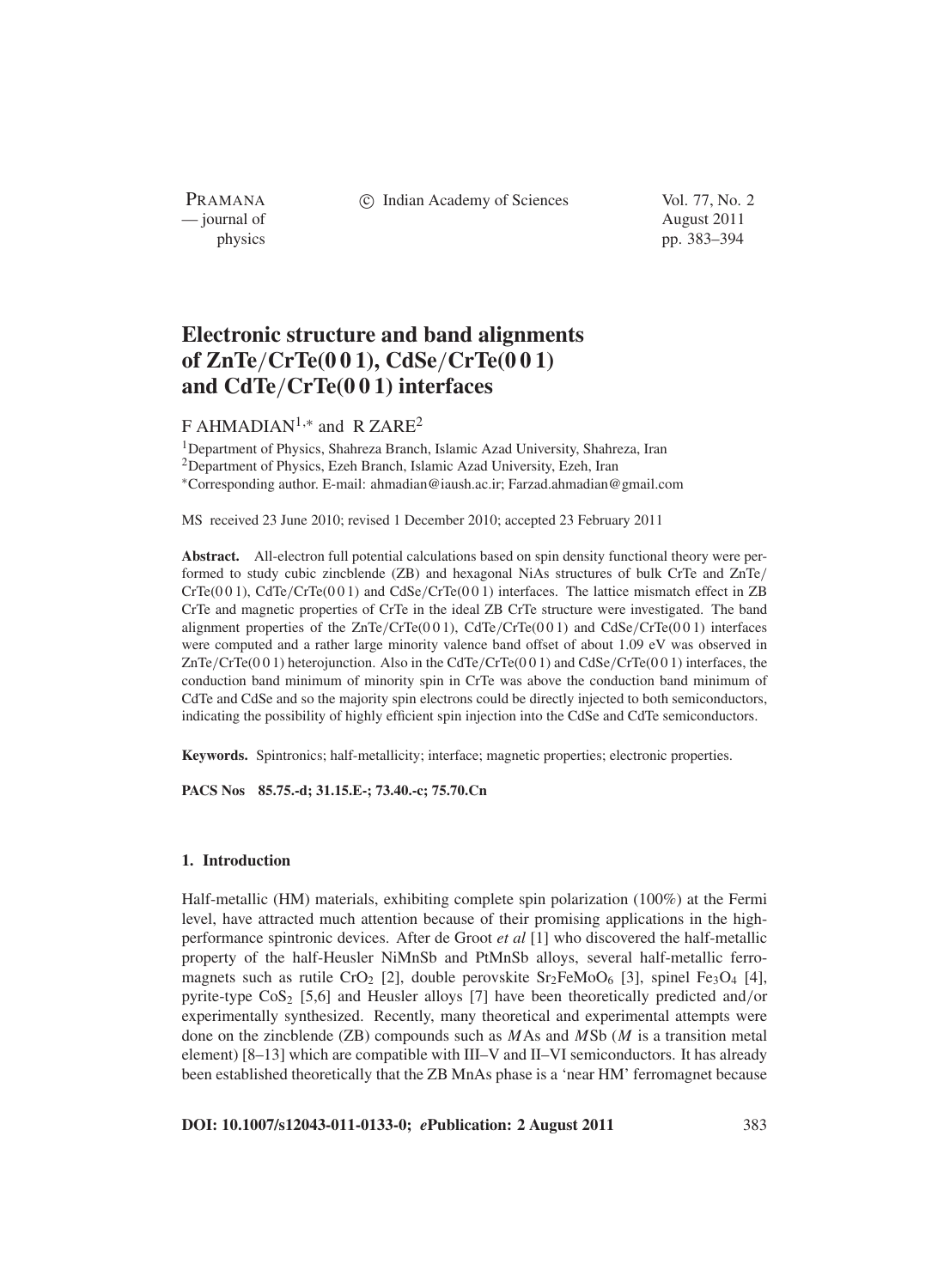its HM gap is zero [14,15] and the ZB CrAs [10,16], the ZB MnSb and ZB MnBi phases [17] are true HM ferromagnets with finite HM gaps. So far only three ZB phases were fabricated successfully: ZB MnAs in nanodots [9], ZB CrAs in thin films and multilayers [10,11] and ZB CrSb in thin films [12]. Recently, Sreenivasan *et al* attempted to grow ZB CrTe thin films on  $GaAs(001)$  using ZnTe buffer layer [18,19]. The lattice parameter of ZB CrTe is calculated to be equal to 6.29 Å [20] which is negligibly different from the experimental lattice parameters of ZnTe  $(6.10 \text{ Å})$ , CdTe  $(6.49 \text{ Å})$  and CdSe  $(6.05 \text{ Å})$ semiconductors. Therefore, the ZB CrTe can be grown on ZB semiconductors such as ZnTe, CdTe and CdSe. But it is important to know, for practical applications, whether or not the half-metallic materials preserve the half-metallicity at the interfaces. In this paper, we have theoretically investigated the half-metallic behaviours of the  $ZnTe/CrTe(0 0 1)$ ,  $CdTe/CrTe(0 0 1)$  and  $CdSe/CrTe(0 0 1)$  interfaces.

#### **2. Computational method**

We used the FPLAPW+lo method implemented in the WIEN2K package [21] within the spin-polarized DFT, in which the exchange-correlation energy of electrons is described in the generalized gradient approximation (GGA) [22]. Relativistic effects were taken into account within the scalar approximation, neglecting the spin-orbit coupling. Basis functions, charge density and potential were expanded inside the mufin-tin spheres in combination with spherical harmonic functions with a cut-off  $l_{\text{max}} = 10$ , and in Fourier series in the interstitial region. Moreover, we used a parameter  $R_{\text{MT}} \cdot K_{\text{max}} = 8$ , to determine the matrix size (convergence), where  $K_{\text{max}}$  is the plane-wave cut-off and  $R_{\text{MT}}$  is the smallest of all atomic sphere radii. For all atoms,  $R_{\text{MT}}$  was chosen as 2.2 a.u. In all calculations we used an  $8 \times 8 \times 1$  mesh for k-points in the Brillouin zone integration. The self-consistent calculations are considered to be converged only when the integrated charge difference per formula unit,  $\int |\rho_n - \rho_{n-1}| dr$ , between the input charge density  $[\rho_{n-1}(r)]$  and the output charge density  $[\rho_n(r)]$  is less than 0.00001.

#### **3. Results and discussion**

#### 3.1 *Bulk properties*

The ground state properties of ZB and NiAs structures of CrTe with ferromagnetic (FM), antiferromagnetic(AFM) and nonmagnetic (NM) states were obtained by calculating the total energy of these systems as a function of volume and then fitting the calculated values by the Murnaghan equation of state [23]. Our results showed that at low volumes, the NiAs phase was more stable than the ZB phase in the FM, AFM and NM states whereas increasing volume favoured the stability of the ZB structure. According to our results, although bulk ZB CrTe shows half-metallic behaviour, but like some other half-metals, surface or interface effects may destroy half-metallicity and substantially reduce the Fermi level spin polarization from the ideal 100% value. The interface effects originate from the lattice and chemical mismatches at the junction of the two compounds. To decrease the interface effects and also to obtain an epitaxial interface, the alloy should be grown on a substrate having a close lattice constant to the alloy. The calculated lattice parameters of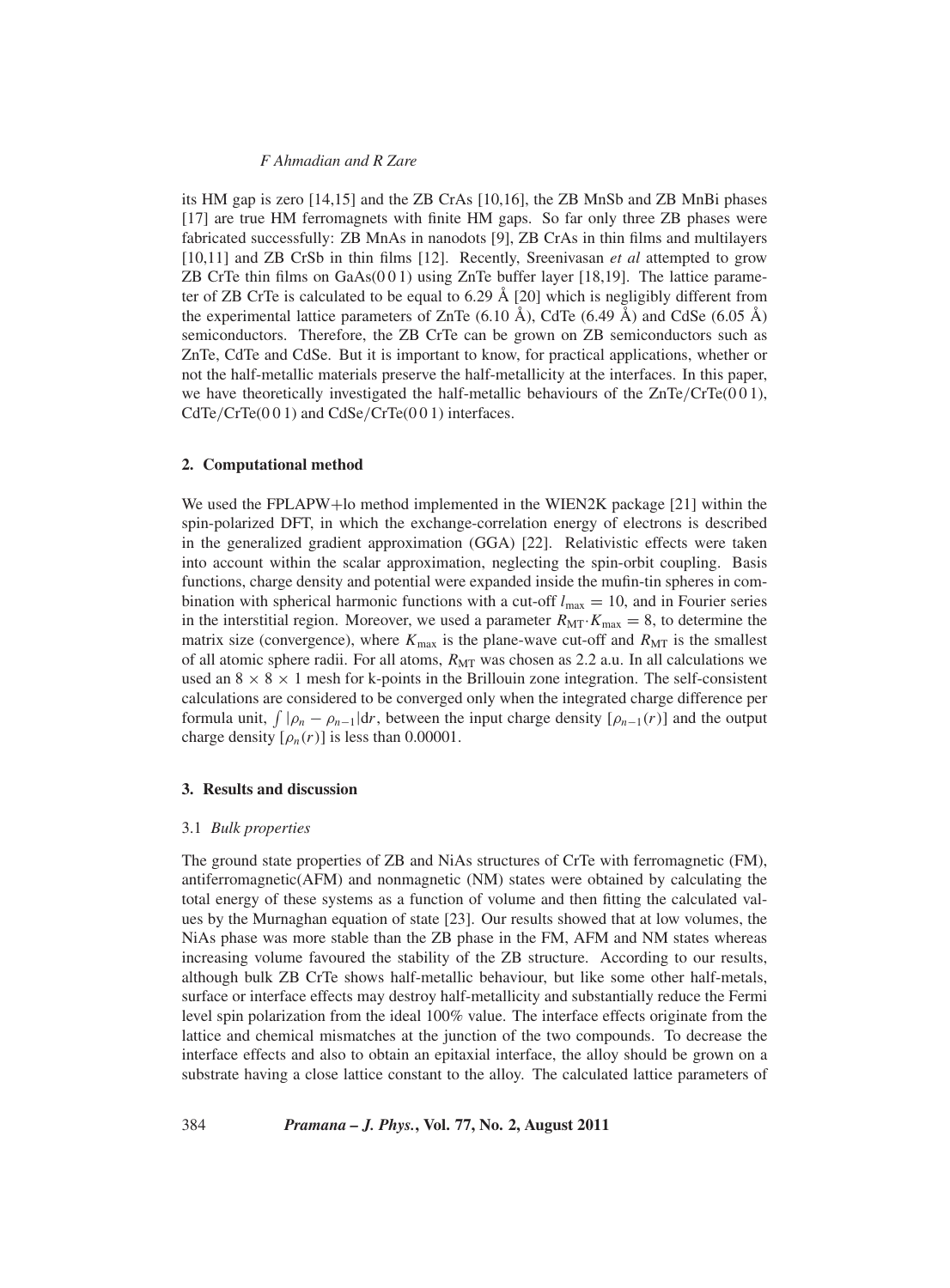ZnTe  $(6.18 \text{ Å})$ , CdSe  $(6.19 \text{ Å})$  and CdTe $(6.62 \text{ Å})$  semiconductors are close to the lattice parameter of CrTe  $(6.26 \text{ Å})$ , indicating the suitability of these ZB semiconductors to be used as a substrate for growing ZB CrTe thin films. It explains why Sreenivasan *et al* used a ZnTe buffer layer on GaAs(0 0 1) to grow thin ZB CrTe layers [18]. To verify the lattice mismatch effect, we studied the tetragonally distorted ZB structure of CrTe by fixing the in-plane lattice constants of CrTe to that of ZnTe and relaxing the vertical lattice constant of CrTe in the growth direction. The relaxed value of *c* in the tetragonal structure was found to be about 6.43 Å. The band structures of the tetragonally distorted and equilibrium ZB CrTe is shown in figure 1. By comparing the band structure of the equilibrium and distorted ZB structures, we observed that in the  $\Gamma \rightarrow M$  direction and in  $\Gamma$  point, tetragonal distortion



Figure 1. The spin-polarized electronic band structure of bulk CrTe in the tetragonal representation of the equilibrium ZB (left column) and tetragonally deformed ZB (right column) structures. The Fermi energy is set to zero.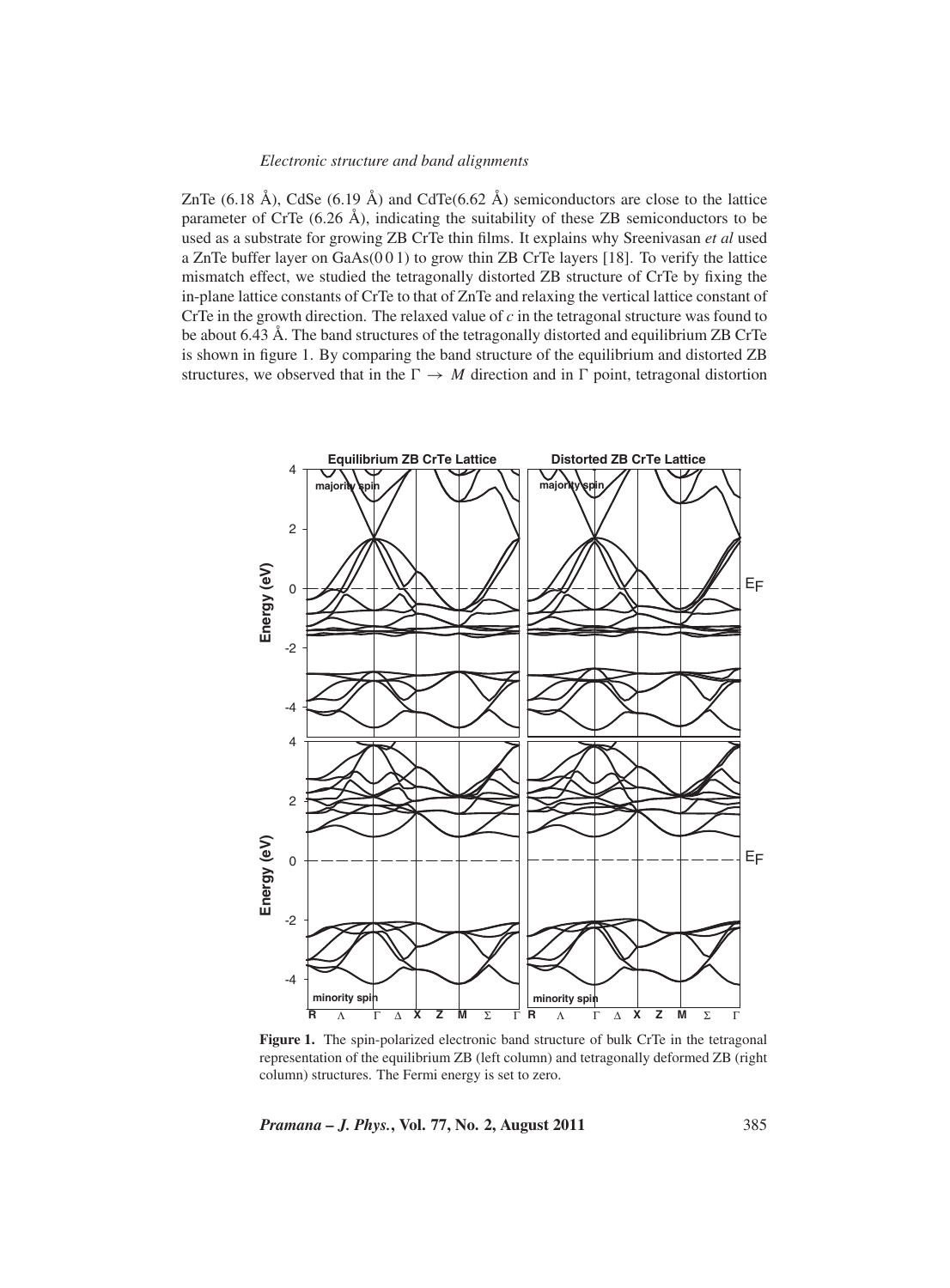*F Ahmadian and R Zare*



**Figure 2.** The variation of the total magnetic moment as a function of primitive cell volume in the ZB structure of the bulk CrTe. The equilibrium volume is shown by vertical dotted line.

removed the degeneracy of some bands and slightly split them. This is because the tetragonal distortion distinguishes the *z*-axis from the *x*- and *y*-axes and reduces symmetry of the crystal. The same behaviour was observed in the tetragonal ZB CrSb structure [24]. It is evident from figure 1 that the half-metallic property is preserved in the tetragonal structure of CrTe.We also calculated and plotted in figure 2 the magnetic moment of CrTe in the ideal ZB structure at different unit cell volumes. It is observed that the magnetic moment is fixed at 4  $\mu$ B in a wide range of volumes, pointing the half-metallicity of the system. The existence of a band gap at the Fermi level of the spin minority states leads to an integer number of spin-down electrons in the system. Consequently, the spin magnetic moment is also an integer number in a half-metal. This leads to a simple 'rule of 8' [25]:

$$
M_{\text{tot}} = (Z_{\text{tot}} - 8) \,\mu_{\text{B}},\tag{1}
$$

where eight electrons contribute to bonding p-d bands and  $Z_{\text{tot}}$  is the total number of valence electrons. CrTe has 12 valence electrons in formula unit and so the total magnetic moment ( $M_{\text{tot}}$ ) according to eq. (1) should be 4  $\mu_{\text{B}}$ . Reduction of the magnetic moment from integer value of 4 at low volumes indicates that the half-metallicity will be destroyed under high pressure.

#### 3.2 *Interface properties*

3.2.1 *Electronic properties.* As already mentioned, ZnTe, CdTe and CdSe are appropriate substrates for growing very thin films of ZB CrTe. To establish the interface between CrTe and each of the three semiconductors, we used the supercell approach; in particular, tests performed as a function of the cell dimensions have shown that the bulk conditions on both sides of the interface were well recovered by using interface slabs composed of eight CrTe and eight semiconductor monolayers. In each heterojunction, the Cr atoms continue the fcc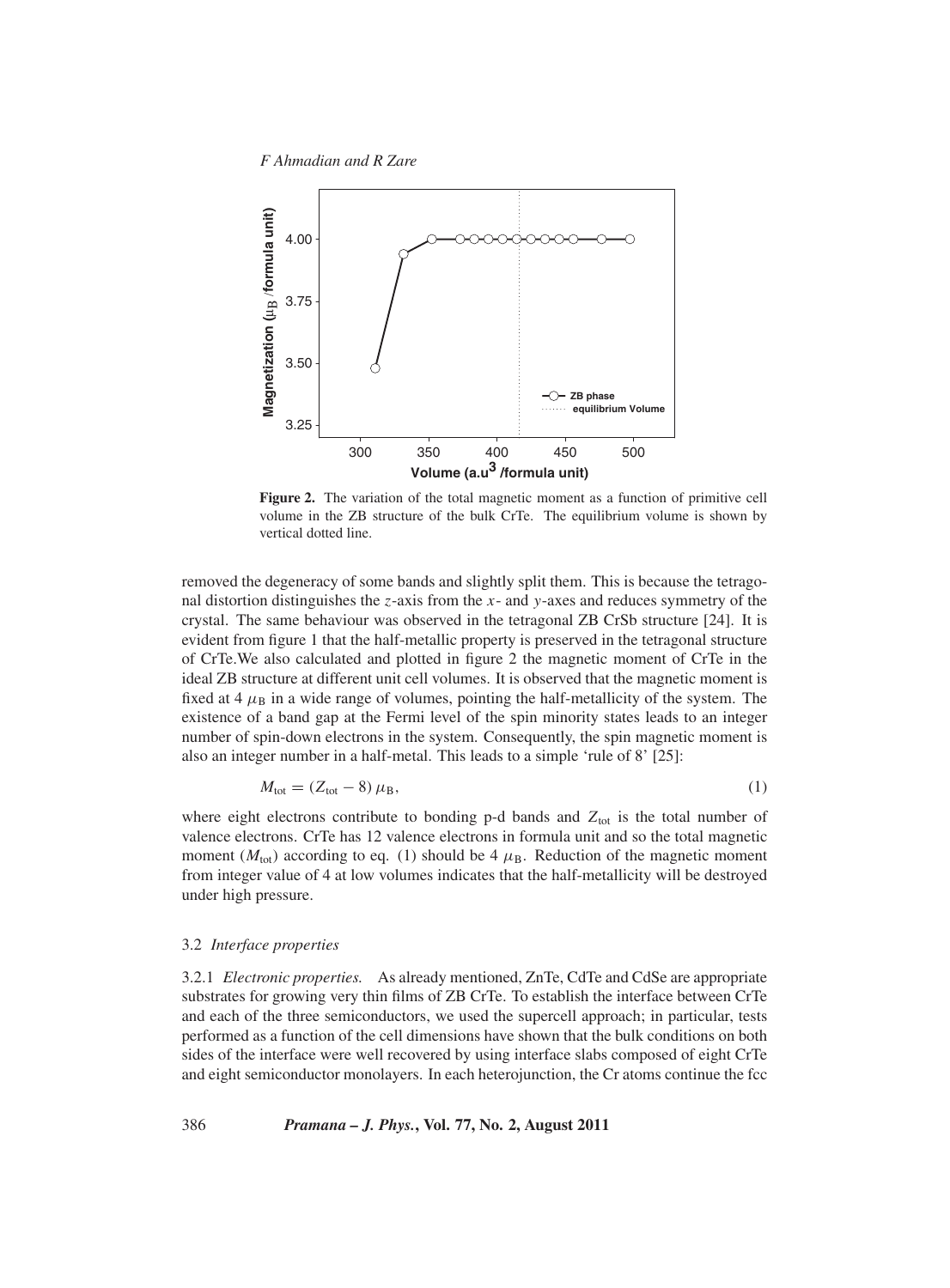Zn and Cd sublattices (in ZnTe, CdTe and CdSe) of the substrate. All structural parameters of the interface supercell, including interlayer and interface distances and atomic positions were accurately relaxed and optimized. The results are similar in three interfaces and so we have presented the electronic properties of only CdSe/CrTe(001) interface. For investigating the electronic structure of the CdSe/CrTe(0 0 1) interface, the atomic partial density of



**Figure 3.** The spin-polarized atomic resolved DOS of various layers of the CdSe/CrTe(0 0 1) interface supercell. Negative DOS corresponds to minority spin. The Fermi energy is set to zero.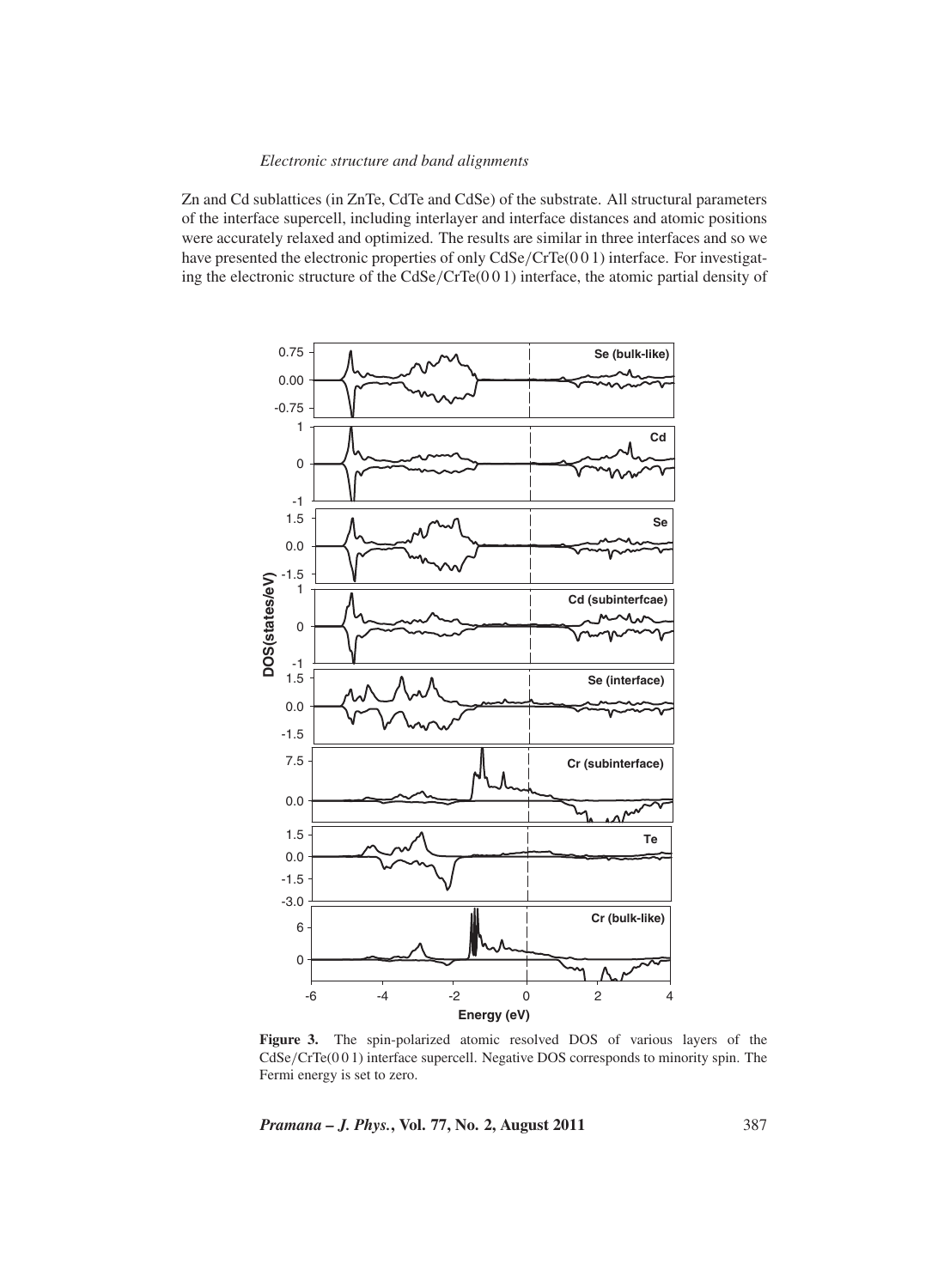states (PDOS) of several layers from the centre of the CdSe substrate toward the centre of the CrTe film were calculated and presented in figure 3. We observed that the CdSe central layers have a bulk CdSe-like nonmagnetic DOS with a clear band gap at the Fermi level. On approaching the interface, the nonmagnetic partial DOS continuously changed towards the ferromagnetic half-metallic behaviour in such a way that the interface Se atom exhibited a moderate exchange splitting. This atom connected the nonmagnetic CdSe slab to the ferromagnetic CrTe layers. The p-d hybridization between Se and Cr enhanced exchange interactions in Se while the s-p hybridization between Se and Cd weakened this interaction. We observed that the central CrTe layers revealed a bulk CrTe-like half-metallic behaviour. Notably, it was seen that the partial DOS of the interface Se and subinterface Cr were more broadened than the central Se and Cr partial DOS, providing evidence for stronger Cr–Se interaction at the interface. The behaviour of the interface Se atom is similar to the interface Se atom in  $CrSe(001)/ZnSe(001)$  [26]. For further consideration of the interface



**Figure 4.** The spin-polarized orbital partial DOS of (**a**) the subinterface Cd, (**b**) the interface Se and (**c**) the subinterface Cr atoms. The bulk DOS are given for comparison. The interface Se p partial DOS is compared with both Se atoms in bulk CdSe and CrSe compounds. Negative DOS corresponds to minority spin. The Fermi energy is set to zero.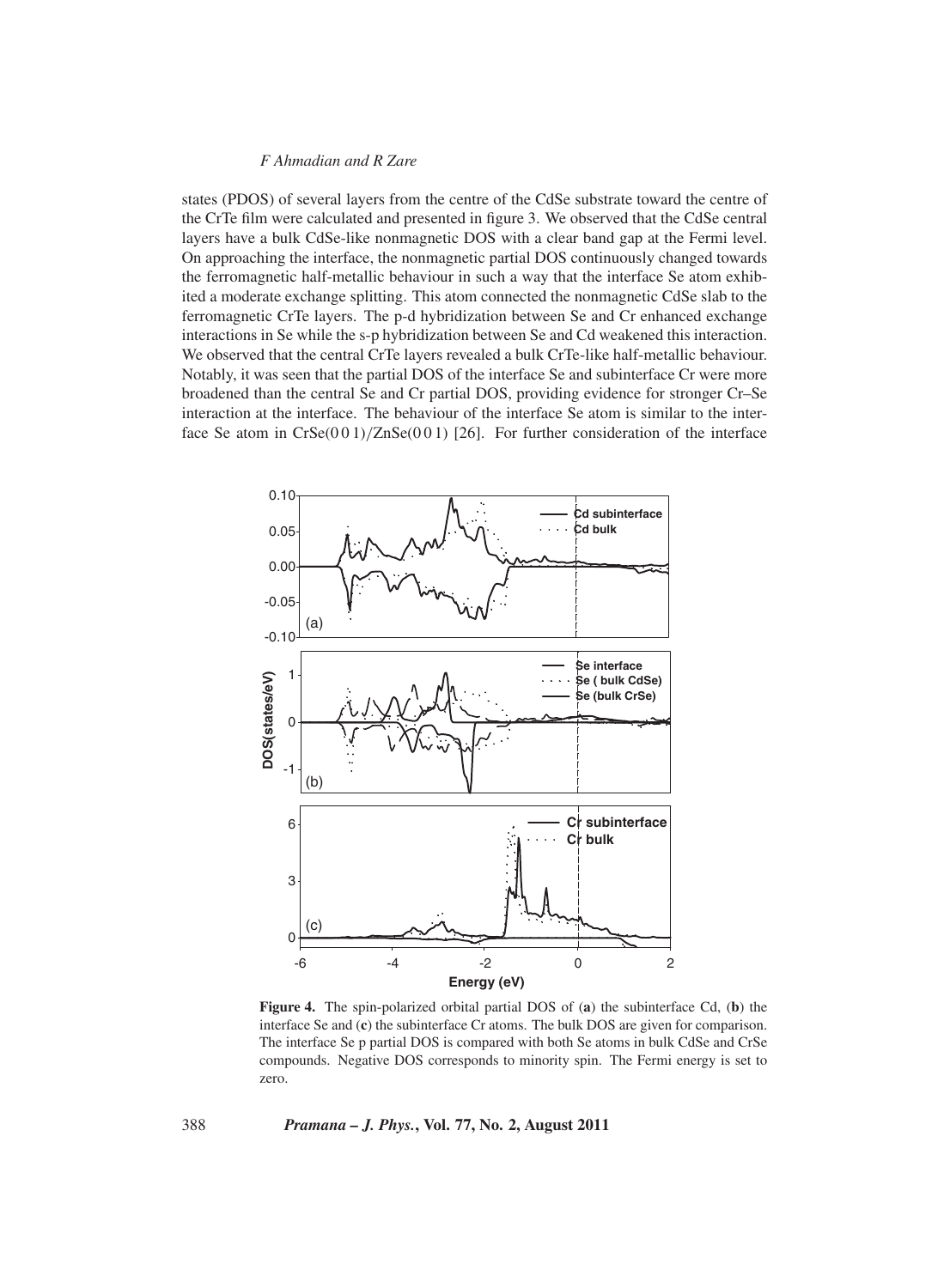*Electronic structure and band alignments*



**Figure 5.** The total electrostatic potential profile at CdSe/CrTe(001) heterojunction. The interface Se layer is shown by the dashed line.

effects on electronic structure, we calculated and presented the orbital partial DOS of the interface Se and subinterface Cd and Cr atoms in figure 4. It is visible that the interface Cd partial DOS in both majority and minority channels are shifted away from the Fermi level compared to the bulk-like Cd states because of the electrostatic potential difference between the semiconductor and metal sides of the interface, which is clearly visible in the calculated and presented electrostatic potential diagram in figure 5. According to figure 5, the electrostatic potential increases from metal towards semiconductor side. Therefore, there is an electrostatic field at the interface of two slabs that affects the electronic states of atoms around the interface and shifts them. As is seen, the electrostatic potential is higher in semiconductor side than in metal side and so the electronic states of Cd atom are shifted away from Fermi level. This potential difference effect is also detectable in the PDOS of the interface Se (figure 4b) and subinterface Cr (figure 4c) atoms. The interface Se PDOS, compared to Se atom in bulk CdSe, is shifted away from the Fermi level while, compared to Se atom in bulk CrSe, is shifted towards the Fermi level. A slight shift towards the Fermi level is also visible in the subinterface Cr PDOS.

3.2.2 *Magnetic properties.* In table 1 we have listed the magnetic moments of different atomic species in the three junctions. Notably, sufficiently far from the junction, the bulk magnetic moments are recovered. The bulk values for Cr and Te atoms in the strained CrTe compound are 3.62 and  $-0.14 \mu_B$  whereas ZnTe, CdTe and CdSe are nonmagnetic semiconductors with zero atomic magnetic moments. In the  $ZnTe/CrTe(0 0 1)$  junction, the magnetic moment of the interface Te atom is equal to the average of the corresponding bulk values on two sides of the interface, consistent with the intermediate character of the interface Te atom observed in the DOS plots (not shown here). On approaching the interface, the magnetic moment of Cr decreases while that of Zn atom slightly increases. Obviously, this behaviour is due to the hybridization of the ferromagnetic CrTe layers with nonmagnetic ZnTe layers at the interface. Similar behaviours are seen in the CdSe/CrTe(0 0 1) and CdTe/CrTe(001) interfaces.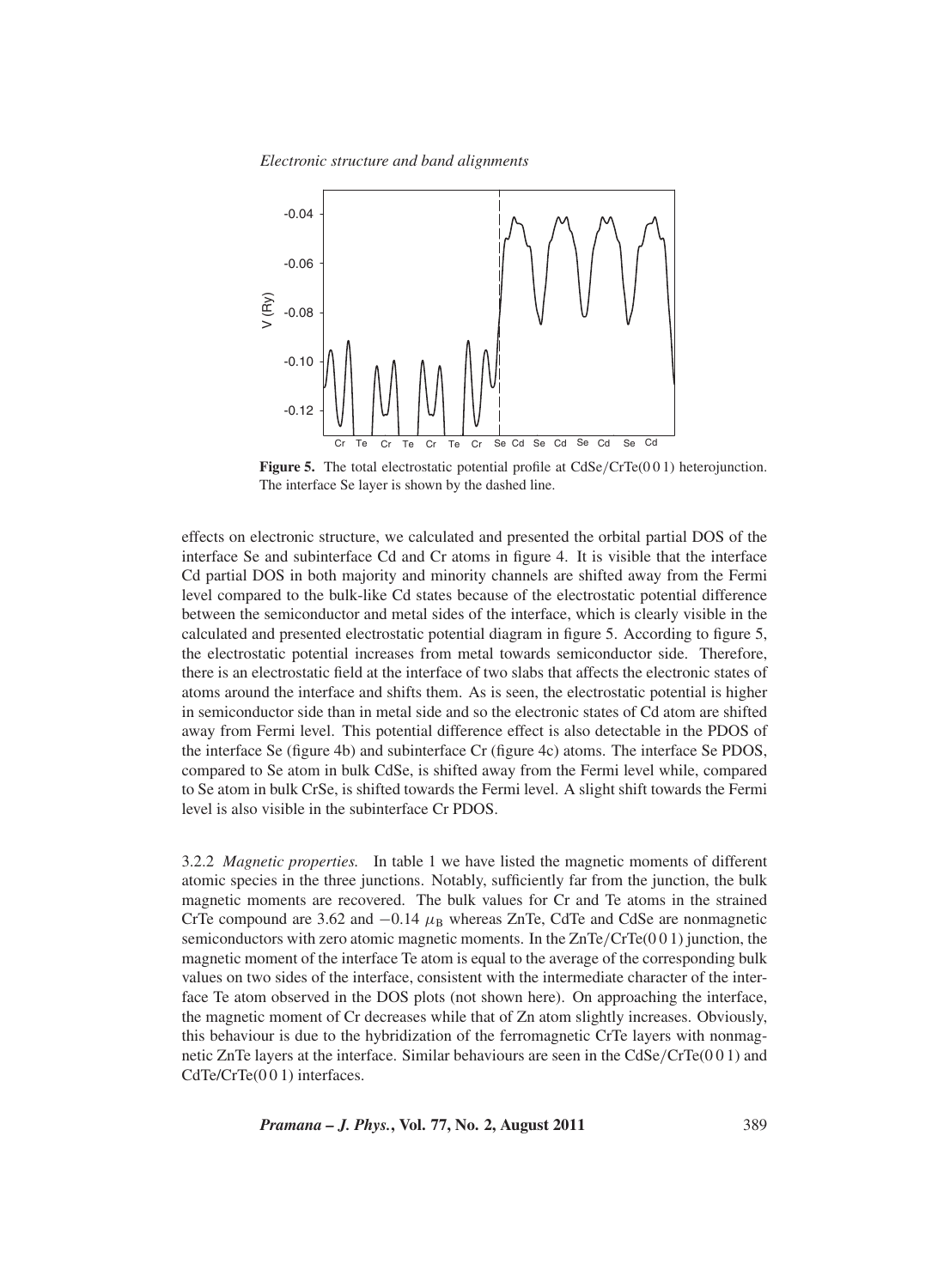**Table 1.** The spin magnetic moments in  $\mu$ B for subinterface and atoms at  $ZnTe/CrTe(001)$ ,  $CdSe/CrTe(001)$  and  $CdTe/CrTe(001)$  heterojunctions. The bulklike values are given for comparison (SC: substrate centre; IL: intermediate layer; SI: subinterface layer; I: interface; FC: film centre).

| Heterojunction | Bulk-like<br>(SC) | IL             |              | SI   | I       | <b>SI</b> | IL      |      | Bulk-like<br>(FC) |
|----------------|-------------------|----------------|--------------|------|---------|-----------|---------|------|-------------------|
| ZnTe/CrTe(001) | Te                | Zn             | Te           | Zn   | Te      | <b>Cr</b> | Te      | Cr   | Te                |
|                | $\overline{0}$    | $\overline{0}$ | $\mathbf{0}$ | 0.02 | $-0.07$ | 3.58      | $-0.14$ | 3.61 | $-0.14$           |
| CdTe/CrTe(001) | Te                | Cd             | Te           | Cd   | Te      | <b>Cr</b> | Te      | Cr   | Te                |
|                | $\Omega$          | $\Omega$       | $\Omega$     | 0.01 | $-0.07$ | 3.60      | $-0.15$ | 3.62 | $-0.14$           |
| CdSe/CrTe(001) | <b>Se</b>         | Cd             | Se           | Cd   | Se      | <b>Cr</b> | Te      | Cr   | Te                |
|                | $\overline{0}$    | $\Omega$       | $\Omega$     | 0.01 | $-0.06$ | 3.49      | $-0.13$ | 3.53 | $-0.13$           |

3.2.3 *Band alignment.* The spin-resolved band alignment parameters are technologically relevant in the electronic transport properties of layered devices. Generally, a half-metal/ semiconductor heterojunction for the majority spin resembles a metal/semiconductor contact with a p- or n-type Schottky barrier  $(\Phi_p, \Phi_n)$  while in the minority channel this interface acts as a semiconductor/semiconductor heterojunction and the band discontinuities are defined as the valence and conduction band offsets (VBO, CBO).

These band discontinuities arise from the bulk properties of the compounds, which form the interface, and physical effects of the interface. So we should use a combination of the bulk and interface calculations to evaluate interface band parameters. The important point is that reference energy in bulk compounds is different and interface calculations should be applied to align these energies.

To calculate the band alignment parameters, we follow the well-established 'bulk plus line up' procedure presented by Peressi *et al* [27], in which the bulk band structures are combined with a potential line-up parameter  $(\Delta V)$  obtained from the interface slab calculations. According to this method the band alignment parameters are defined as

$$
\Phi_{\mathbf{p}} = \Delta E_{\mathbf{p}} + \Delta V \tag{2}
$$

$$
\Phi_{n} = \Delta E_{n} + \Delta V \tag{3}
$$

$$
VBO = \Delta E_v + \Delta V \tag{4}
$$

$$
CBO = \Delta E_c + \Delta V.
$$
 (5)

 $\Delta E_p$  ( $\Delta E_n$ ) are defined as the difference between semiconductor valence band maximum (VBM), conduction band minimum (CBM) and metal Fermi level while  $\Delta E_v (\Delta E_c)$  is the difference between minority half-metal VBM (CBM) and semiconductor VBM (CBM).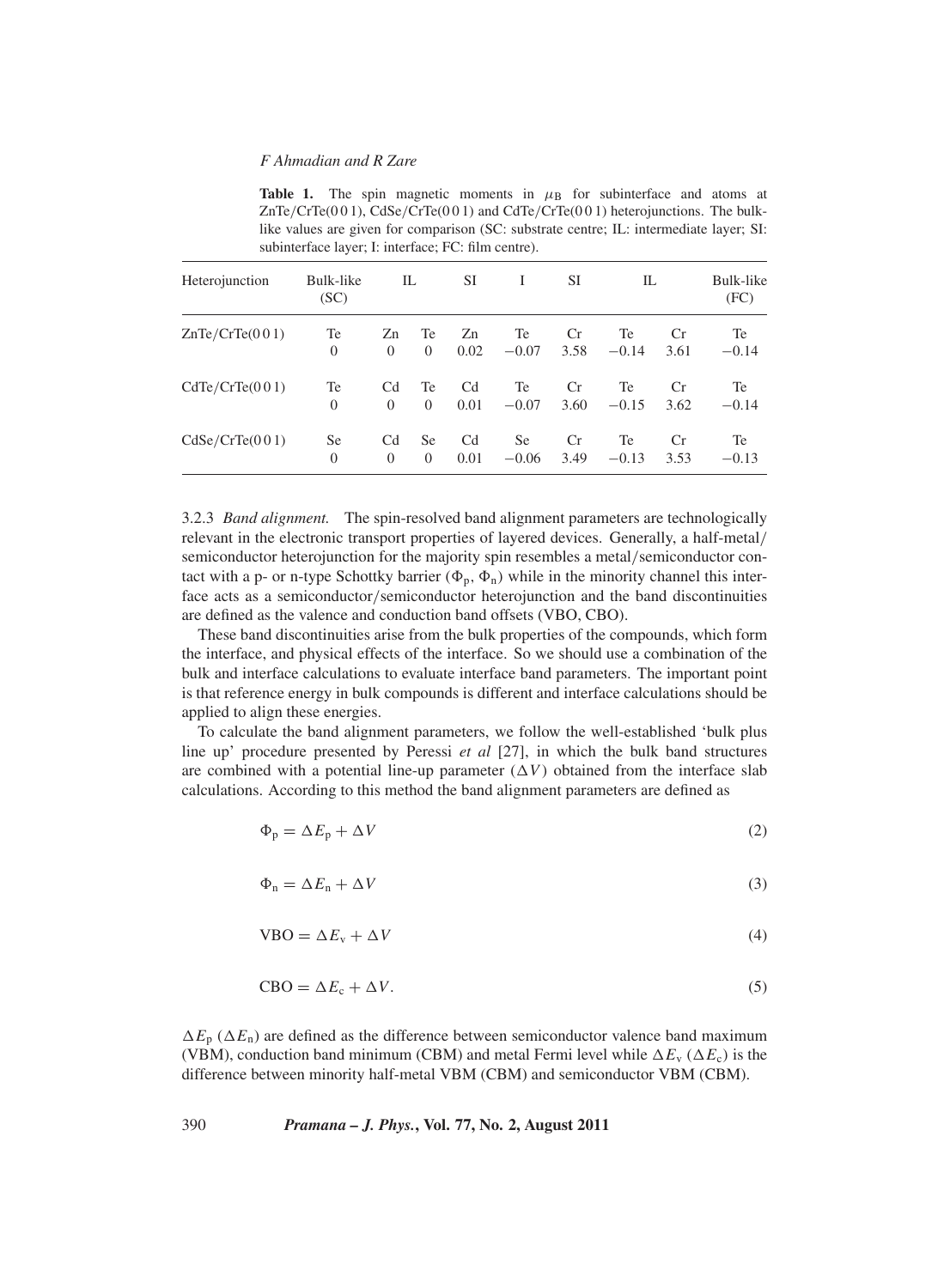To calculate  $\Delta V$  at each heterojunction we followed the procedure of Massidda *et al* [28], which was determined by comparing the electronic structure of the core electrons in the bulk and interface central layers. The 1*s* core electrons were selected for this purpose as they are well shielded from the interface effects. The potential line-up parameter is defined as  $\Delta V = \Delta E_s^{\text{bulk}} - \Delta E_s^{\text{slab}}$  where  $\Delta E_s^{\text{bulk}}$  and  $\Delta E_s^{\text{slab}}$  are the energy difference of



Figure 6. The schematic band diagram at ZnTe/CrTe(001), CdTe/CrTe(001) and CdSe/CrTe(0 0 1) heterojunctions. The CrTe Fermi energy is set to zero.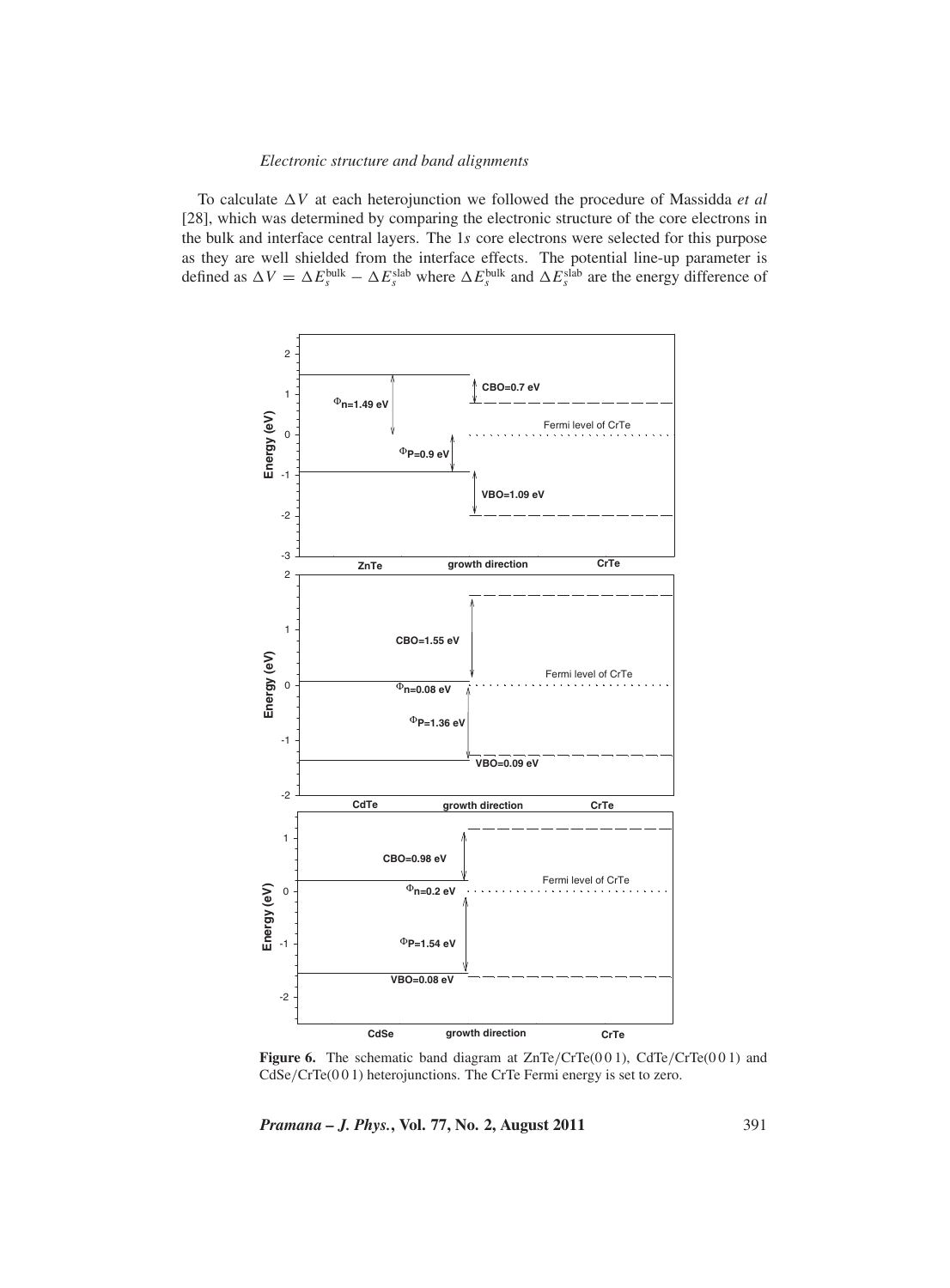Cr 1*s* and Zn 1*s* (or Cd 1*s*) core electrons in the bulk compounds and slab central layers, respectively. In this way potential line-ups of about 0.16, 0.64 and 0.4 eV were obtained for the  $ZnTe/CrTe(001)$ ,  $CdTe(001)/CrTe(001)$  and  $CdSe(001)/CrTe(001)$  interfaces, respectively. By applying these potential line-ups, we aligned and matched the separately calculated bulk band structures of CrTe with ZnTe, CdTe and CdSe to determine the band diagrams of  $ZnTe/CrTe(001)$ ,  $CdTe(001)/CrTe(001)$  and  $CdSe(001)/CrTe(001)$ heterojunctions (figure 6). Following Peressi *et al* [27], we emphasize the necessity of many-body corrections to the single-particle eigenvalues obtained from the LDA/GGA calculations and used to evaluate the bulk band structures and the interface line-ups. Since these corrections are normally much less important for the valence bands than they are for the conduction bands in semiconductors, many-body corrections mainly influence the CBO and  $\Phi_n$  parameters. To improve the reliability of these parameters, we shifted up the CBM of semiconductors to recover the experimental band gap values (2.39, 1.44 and 1.74 eV for ZnTe, CdTe and CdSe, respectively). The minority band gap of ZB CrTe is calculated, since we are not aware of any experimental measurement and many-body corrections in this system. The final estimate of band alignment parameters in three interfaces are listed in table 2 accompanied by the corresponding reported data for other interfaces. Notably,  $ZnTe/CrTe(0 0 1)$  interface, similar to  $ZnSe/CrSe(0 0 1)$  and  $GaAs/VAs(0 0 1)$ interfaces, has a higher minority VBO compared to Heusler alloys. It may be an evidence for lower contribution of minority electrons in the injected currents and so more efficient spin injection into semiconductors. Moreover, the n-type Schottky barrier height of  $CdTe/CrTe(0 0 1)$  interface is smaller than that of the other interfaces, suggesting higher rate of majority electrons injecting into semiconductor in CdTe/CrTe(001) junction. In the CdTe/CrTe( $0 0 1$ ) and CdSe/CrTe( $0 0 1$ ) interfaces the conduction band minimum of minority spin in the CrTe lies above the conduction band minimum of CdTe and CdSe and so the majority spin electrons can be directly injected into both semiconductors with less

Table 2. The majority Schottky barriers (eV) and minority band offsets (eV) at CrTe/ZnTe(0 0 1), CrTe/CdSe(0 0 1) and CrTe/CdTe(0 0 1) heterojunctions. Our results are compared with the band alignment parameters of some other half-metal/semiconductor heterojunction.

| Heterojunction                         | $\Phi_{n}$ | $\Phi_{\rm p}$ | VBO  | CBO  |
|----------------------------------------|------------|----------------|------|------|
| $ZnTe/CrTe(001)$ (present work)        | 1.49       | 0.90           | 1.09 | 0.70 |
| CrTe/CdTe (present work)               | 0.08       | 1.36           | 0.09 | 1.55 |
| $CrTe/CdSe$ (present work)             | 0.20       | 1.54           | 0.08 | 0.98 |
| CrSe/ZnSe <sup>a</sup>                 | 1.84       | 0.88           | 1.94 | 1.28 |
| $VAs/GaAs^b$                           | 1.19       | 0.23           | 1.03 | 0.93 |
| Co <sub>2</sub> MnSi/GaAs <sup>c</sup> | 1.20       | 0.18           | 0.03 | 0.50 |
| $Co2Cr0.5Fe0.5Al/GaAsd$                | 2.20       | $-0.78$        | 0.32 | 1.93 |

aRef. [26]. bRef. [28].  $c$ Ref. [29].  ${}^{\text{d}}$ Ref. [30].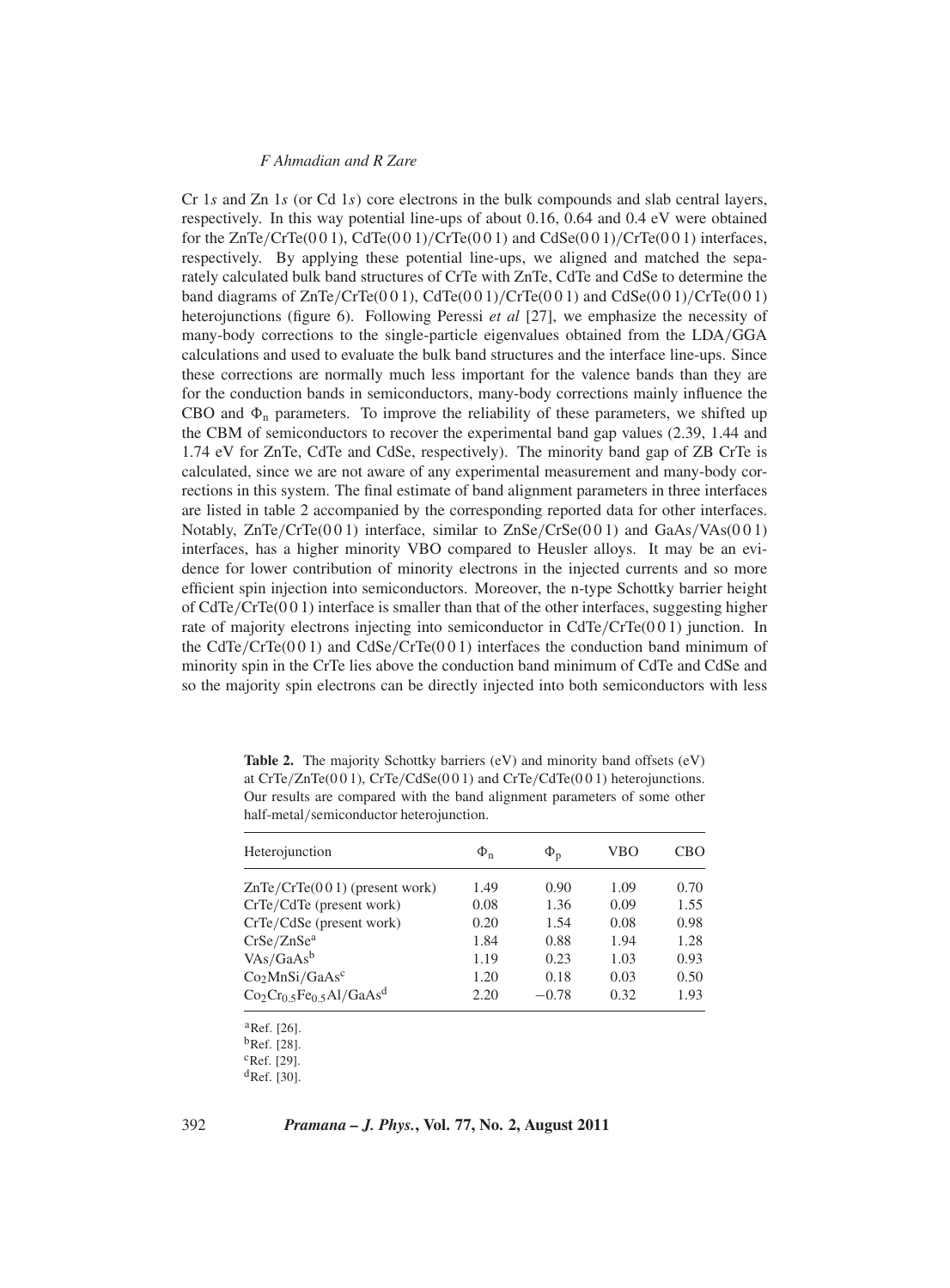probability of being flipped to the conduction bands of the minority spin. This suggests the possibility of highly efficient spin injection into the CdSe and CdTe semiconductors.

#### **4. Conclusions**

Density functional computations were employed to investigate the electronic and magnetic properties of bulk CrTe in ZB and NiAs structures and ZnTe/CrTe(0 0 1), CdTe/CrTe(0 0 1) and CdSe/CrTe(0 0 1) interfaces. It was found that the FM NiAs structure is the stable state of bulk CrTe. Results of our calculations confirmed that CrTe remained half-metallic at the  $ZnTe/CrTe(0 0 1)$ ,  $CdTe/CrTe(0 0 1)$  and  $CdSe/CrTe(0 0 1)$  interfaces. The interface band alignment parameters were determined and it was found that the  $ZnTe/CrTe(0 0 1)$ heterojunction had a substantially higher minority valence band offset compared to the other two heterojunctions. Also in the CdTe/CrTe( $001$ ) and CdSe/CrTe( $001$ ) interfaces the conduction band minimum of minority spin in the CrTe was above the conduction band minimum of CdTe and CdSe semiconductors. So these heterojunctions are suitable candidates in the field of spintronics.

#### **References**

- [1] R A de Groot, F M Mueller, P G van Engen and K H J Buschow, *Phys. Re*v*. Lett.* **50**, 2024 (1983)
- [2] K Schwarz, *J. Phys.* **F16**, L211 (1986)
- [3] K -I Kobayashi, T Kimura, H Sawada, K Terakura and Y Tokura, *Nature (London)* **392**, 677 (1998)
- [4] W C Kim, K Kawaguchi, N Koshizaki, M Sohma and T Matsumoto, *J. Appl. Phys.* **93**, 8032 (2003)
- [5] R Yamamoto, A Machida, Y Moritomo and A Nakamura, *Phys. Re*v*.* **B59**, R7793 (1999)
- [6] T Shishidou, A J Freeman and R Asahi, *Phys. Re*v*.* **B64**, 180401(R) (2001)
- [7] S Ishida, T Masaki, S Fujii and S Asano, *Physica* **B245**, 1 (1998)
- [8] T Plake, M Ramsteiner, V M Kaganer, B Jenichen, M Kastner, L Daweritz and K H Ploog, *Appl. Phys. Lett.* **80**, 2523 (2002) S Sugahara and M Tanaka, *ibid.* **80**, 1969 (2002)
- [9] K Ono, J Okabayashi, M Mizuguchi, M Oshima, A Fujimori and H Akinaga, *J. Appl. Phys.* **91**, 8088 (2002)
- [10] H Akinaga, T Manago and M Shirai, *Jpn. J. Appl. Phys.* **39**, L1118 (2000)
- [11] M Mizuguchi, H Akinaga, T Manago, K Ono, M Oshima, M Shirai, M Yuri, H J Lin, H H Hsieh and C T Chen, *J. Appl. Phys.* **91**, 7917 (2002)
- [12] J H Zhao, F Matsukura, K Takamura, E Abe, D Chiba and H Ohno, *Appl. Phys. Lett.* **79**, 2776 (2001)
- [13] P Radhakrishna and J W Cable, *Phys. Re*v*.* **B54**, 11940 (1996)
- [14] S Sanvito and N A Hill, *Phys. Re*v*.* **B62**, 15553 (2000)
- [15] A Continenza, S Picozzi, W T Geng and A J Freeman, *Phys. Re*v*.* **B64**, 085204 (2001); Y J Zhao, W T Geng, A J Freeman and B Delley, *ibid.* **65**, 113202 (2002)
- [16] M Shirai, *Physica E (Amsterdam)* **10**, 147 (2000) I Galanakis, *Phys. Re*v*.* **B66**, 012406 (2002)
- [17] Y-Q Xu, B-G Liu and D G Pettifor, *Phys. Re*v*.* **B66**, 184435 (2002)